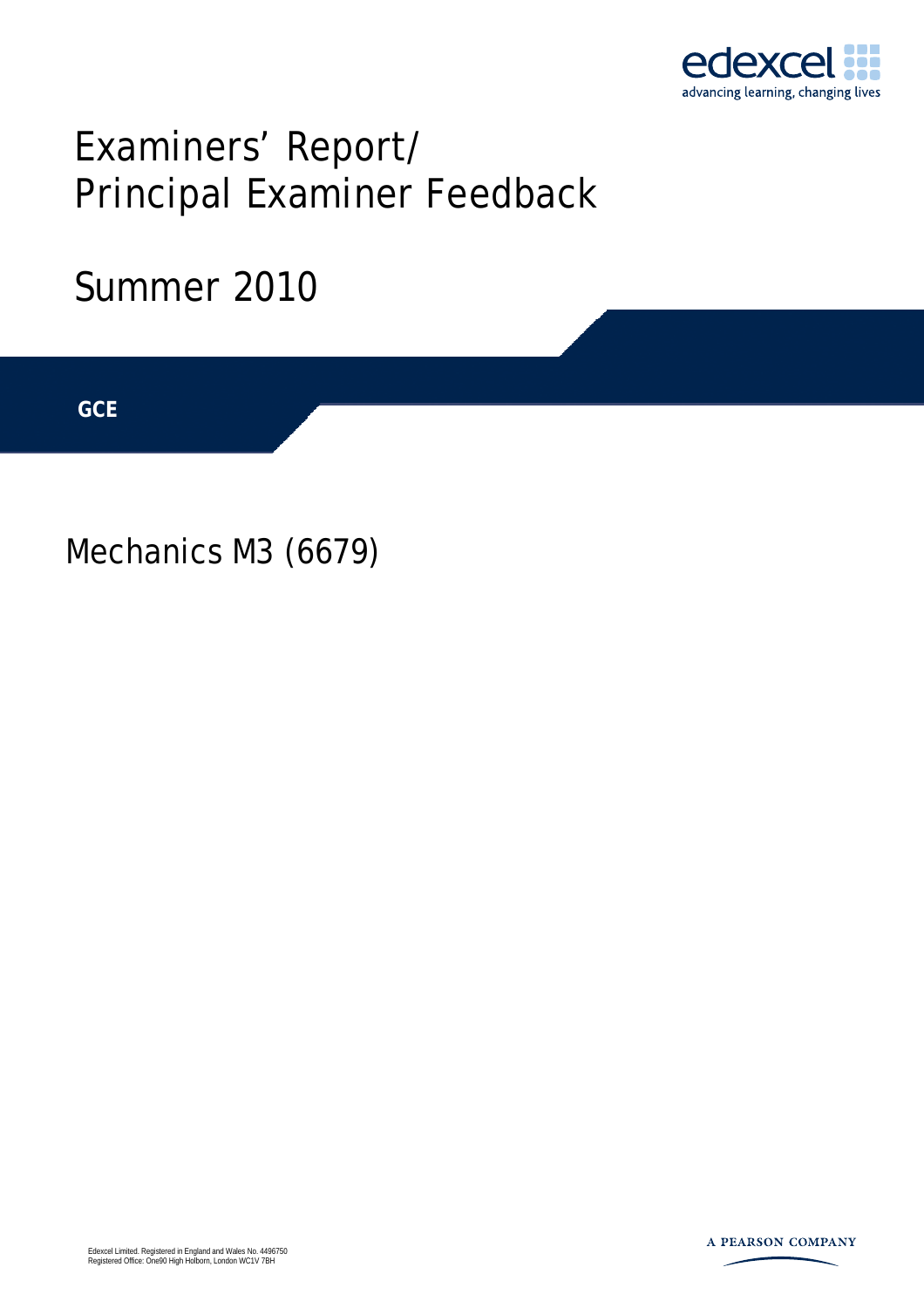Edexcel is one of the leading examining and awarding bodies in the UK and throughout the world. We provide a wide range of qualifications including academic, vocational, occupational and specific programmes for employers.

Through a network of UK and overseas offices, Edexcel's centres receive the support they need to help them deliver their education and training programmes to learners.

For further information, please call our GCE line on 0844 576 0025, our GCSE team on 0844 576 0027, or visit our website at www.edexcel.com.

If you have any subject specific questions about the content of this Examiners' Report that require the help of a subject specialist, you may find our Ask The Expert email service helpful.

Ask The Expert can be accessed online at the following link:

http://www.edexcel.com/Aboutus/contact-us/

Summer 2010

Publications Code UA024474

All the material in this publication is copyright © Edexcel Ltd 2010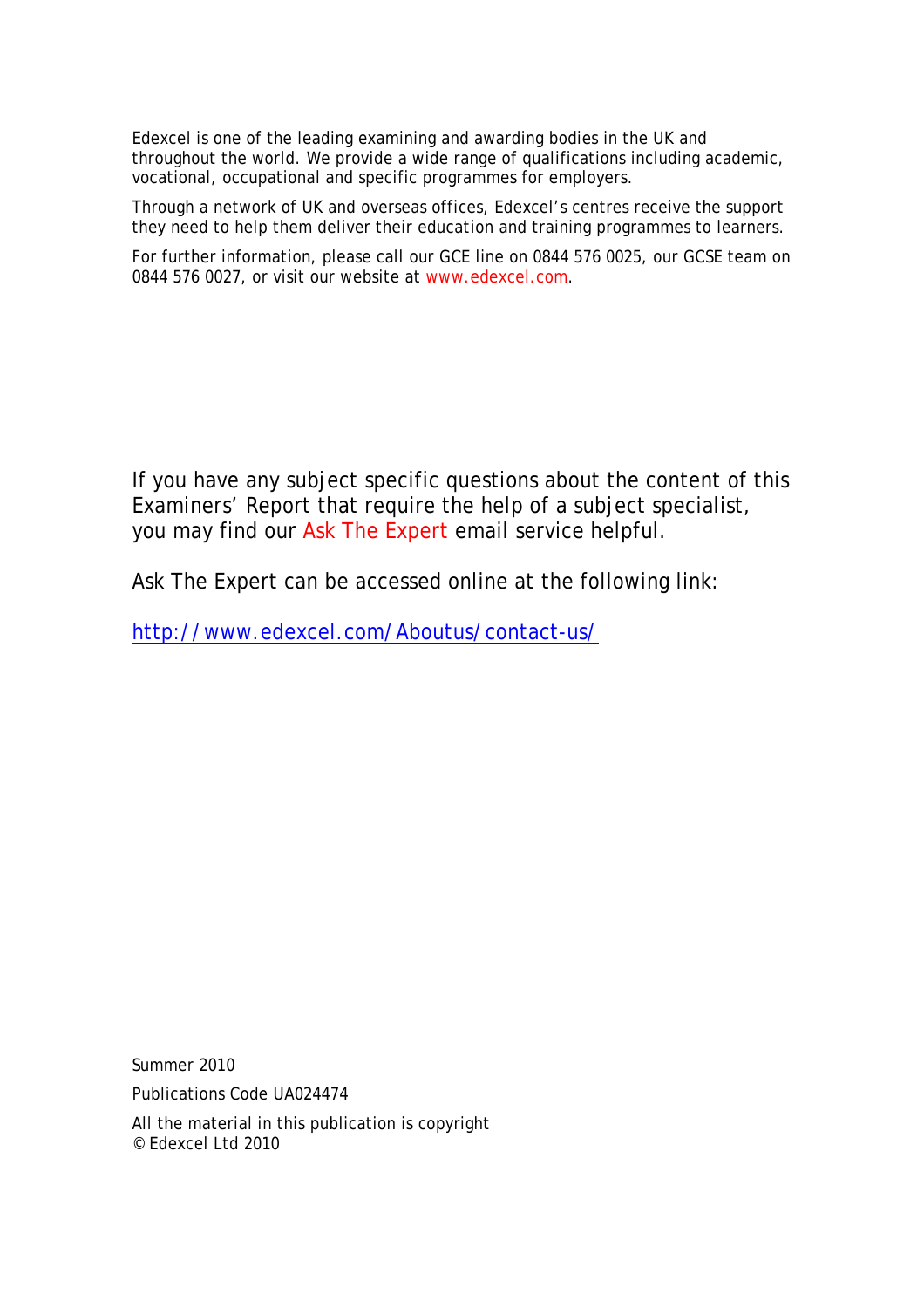### **Mechanics Unit M3 Specification 6679**

#### **Introduction**

Most candidates were able to tackle all the questions on this paper although their degree of success was varied. There was no evidence that candidates were short of time; on the contrary, many appeared to have had time for detailed checks using alternative methods.

As ever, a significant minority of candidates ignored the advice to "show sufficient working to make your methods clear to the examiner". It is difficult to find method marks when the answer is wrong, the handwriting poor and there is no explanation, even though we may know from experience what was intended. Candidates would do well to remember that examiners mark the solution rather than the answer.

Answers should be given to an appropriate degree of accuracy. Hence, when an exact answer is unattainable, the result should be rounded to at most 3 significant figures; if 9.8 has been used as an approximation for *g* two significant figures are preferable. There are many situations in mechanics where final answers necessarily include letters (eg Q1(b)); when this happens it is pointless to use a numerical value of *g.* In the case of surd answers it is not necessary to rationalise the denominator unless specifically demanded by the question.

#### **Report on individual questions**

#### **Question 1**

For the overwhelming majority this provided a very straightforward introduction leading to full marks. Mistakes made by the weakest students, both here and elsewhere, revealed their lack of understanding of different areas of the syllabus and their reliance on standard equations. In particular, some seemed intent on using SHM wherever they felt a familiar formula seemed applicable.

#### **Question 2**

Part (a) should have posed no problems for the majority of candidates as it was a piece of standard bookwork. However, many candidates had little or no idea of how to proceed, but still managed to arrive at the printed result.

In part (b) many forgot the initial minus sign and ended up with a negative  $u^2$  – they did not seem to realise that the most likely error is a missing minus and instead, obtained a real value for the square root of their negative answer. Several tried to use energy with PE as *mgh* even though the result from part (a) should have told them that the force was variable and so this approach was invalid. There were a few "suvat" equations which again were invalid and a few successful energy attempts using integration. The majority of successful candidates adopted an indefinite integral approach; a few using definite integrals got the limits the wrong way round.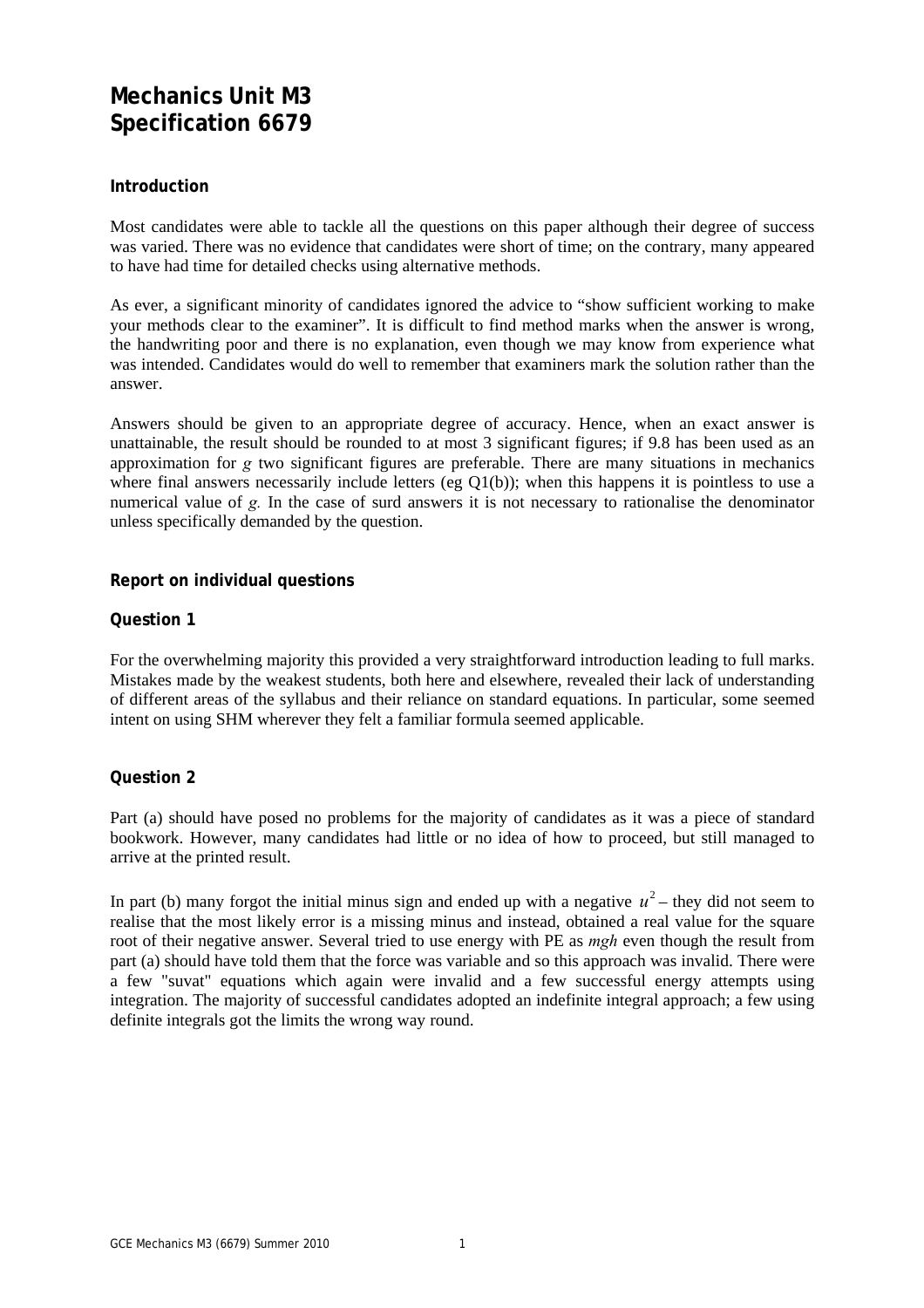#### **Question 3**

This was probably the least well done of all the questions and correct solutions were relatively rare. The most common mistake was the assumption that there was no final EPE but this was often combined with other errors to give a huge variety of different wrong answers. A surprisingly large proportion of candidates treated this as an equilibrium question, either starting with  $T = \mu R + mg \sin \theta$  or slipping an EPE term in as well for good measure. Others realised that it was an energy question but forgot to include the work done against friction; these attempts either used only the frictional force in their equation or ignored it completely, offering as their solution "Initial EPE  $=$ *mgh*". Another common error was to include the GPE term twice, once as energy and again as part of the "Work done" expression, showing a lack of understanding of the origin of the *mgh* formula. Very many candidates scored only the 3 marks for finding friction, while those who thought that this was a simple conversion of EPE into GPE had no need to find the friction and so didn't even earn these. Some candidates who included all necessary terms fell at the accuracy hurdle. Inexplicably, a final extension/compression of 0.2 was not uncommon and other errors arose from inappropriate use of the various lengths mentioned, 1.5, 0.9 and 0.7. There were also all the usual sign errors generated by mistakes in identifying gains and losses. A few candidates produced a perfect solution but lost the final mark by giving their answer as 12.7008.

#### **Question 4**

This was a routine centre of mass problem requiring mass and associated known centre of mass for standard volumes, combined in an appropriate moments equation. A few mistakes occurred when candidates tried to write down their moments equation without detailing each part in a table. However the major difficulty was for those who couldn't produce a correct volume for the cone and occasionally even the cylinder. The cone had multiples of 2/3 and 1/4 used with  $\pi r^2 h$  and the cylinder became  $2\pi r^2 h$ . Some candidates failed to introduce the different value for *r* as *l* and 2*l* before cancelling it hence giving an incorrect mass ratio.

In part (b), the condition for tipping with *G* above the bottom point on the container, was used by all who attempted this part. Recognising the use of  $6*l*$  – (their *x*) was crucial to finding a correct trigonometric ratio, and those that did made few mistakes finding *θ* correctly. As expected a few used *l* instead of 2*l* in the numerator for their expression for  $\tan \theta$ .

#### **Question 5**

Most candidates were able to make a good start on this question and a considerable number scored highly. Part (a) was done well by the vast majority of students. A few used the bottom of the circle as their reference point for GPE, which did not necessarily produce an incorrect solution, but did require more work. The rare errors were sign errors, using cosine or failing to eliminate the half from the KE correctly. Part (b) was also straightforward for the majority, although some failed to include the component of the weight in their equation of motion and others made sign errors once again. The majority of students realized the use of the result from (b) was required to prove that the particle moved in complete circles and produced a convincing argument, though a few started from scratch. A lot of students thought that having  $v^2$  greater than zero at the top was the required condition and many added this to an already correct solution; perhaps some thought that both  $T > 0$  and  $v^2 > 0$  were needed. The majority of students realized that  $\theta = 90^{\circ}$  was required, but some students produced convincing arguments based on the range of values for  $\sin \theta$ . Part (d) was done well by most students Again most used their result from (a), with a few solutions worked out from scratch using energy. The common error was to maximize *v* by simply stating  $\theta = 90^{\circ}$  or sin  $\theta = 0$ . This result not only ignores the mechanics but also shows a lack of imagination.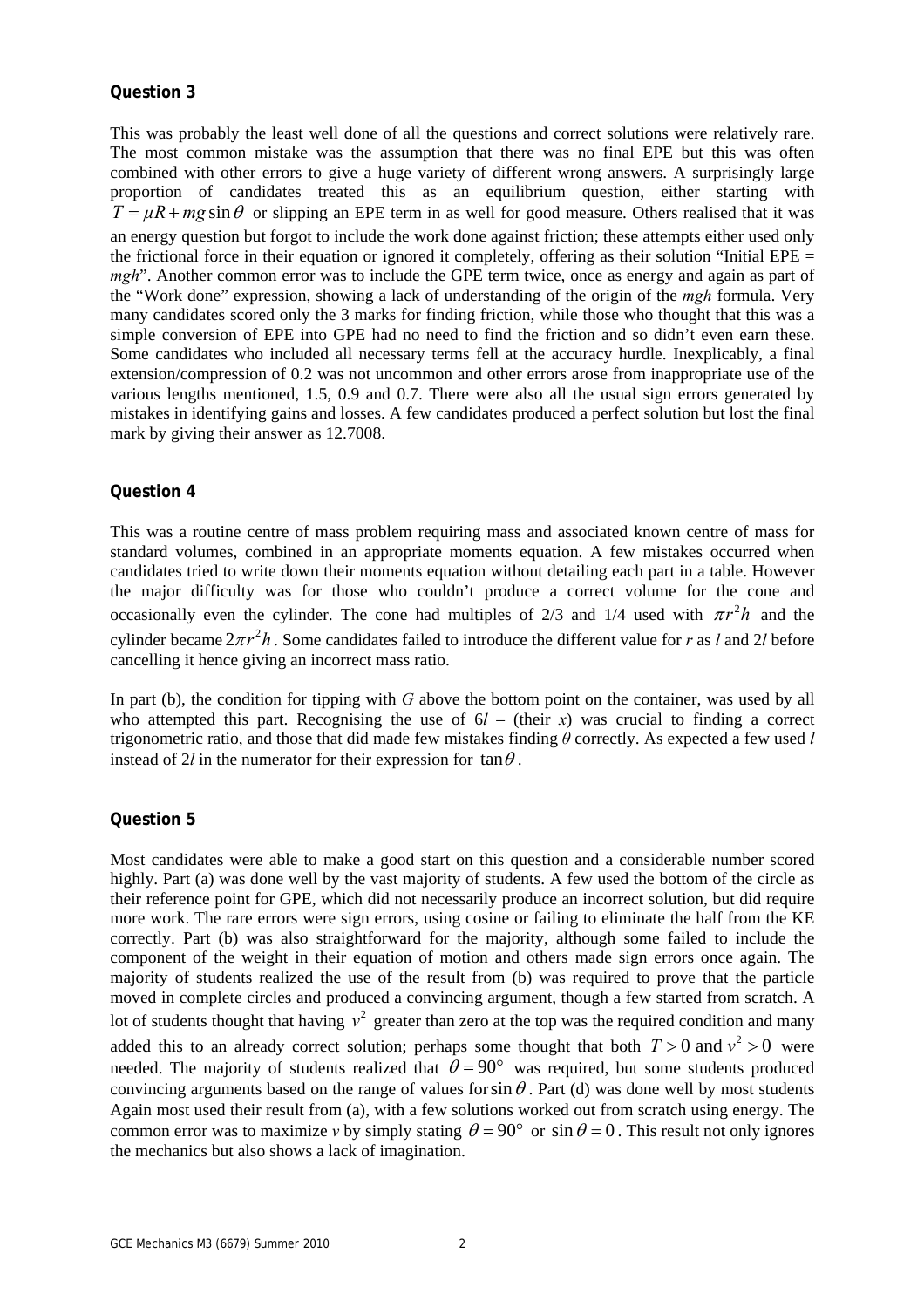#### **Question 6**

For the majority of candidates, this was a very straightforward and quick question. Unusually, almost all candidates remembered the  $+c$  in both parts and found it correctly. The fact that the answer to (a) was given allowed many candidates who would otherwise have missed the required negative in the acceleration to correct their work. However, a substantial minority chose instead to "correct" their work with a further, highly visible deliberate mistake. It is not sensible to choose to do this when they clearly know that what they are writing is wrong. Sign errors are so common in Mechanics that they should have had plenty of experience in finding their source; throwing good marks after bad is never

wise. The most common "corrections" were  $\int \frac{3}{(t+1)^2} dt = \frac{3}{t+1}$  $(t+1)^2$   $t+1$  $\int \frac{3}{(t+1)^2} dt = \frac{3}{t+1}$  which was nearly always accompanied by a crossed out minus sign, showing that the correct integration was known but ignored and using  $v = -2$  when  $t = 0$  to get  $v = -\frac{3}{2} + 1$ 1  $v = -\frac{3}{t+1} +$  followed by a deliberately fudged rearrangement or a vague comment that "*v* is in the other direction" to effect the necessary sign change.

One surprising aspect of both parts was that a significant minority needed to use a substitution to integrate, letting  $u = t + 1$  to deal with both  $\int \frac{3}{(t+1)^2} dt$  $(t+1)$  $\int \frac{3}{(t+1)^2} dt$  and  $\int \frac{3}{(t+1)} dt$  $\int \frac{3}{(t+1)} dt$ . Fortunately there was little or no reference to "suvat" equations from candidates in this question. Some did ignore the instruction to give the final answer to 3 significant figures.

#### **Question 7**

The majority gained full marks for part (a) but some used *m* instead of 2*m* for the mass and others forgot to complete the question by adding 3*a* to their extension. However, part (b) was a different story. This was a standard question and should have been routine for most but was very poorly done. Some candidates measured the extension from the natural length, which can produce a correct result provided the appropriate substitution is employed. Probably they were not fully aware of what they were doing and so stopped work when they did not reach the required equation. Many had inconsistent masses, with 2*mg* and *mx* appearing in the same line of working, although some realised and backtracked successfully. The omission of 2*mg* in the equation of motion led to the correct answer when the extension was incorrectly measured from the natural length so candidates assumed that they had answered correctly. Poor notation was often seen; "acc." or "*a*" was used for acceleration (as well as its length application) and  $e$  was used for the variable extension along with an acceleration  $\ddot{x}$ . There were many sign errors seen in the equations and although some candidates realised they had made errors and either corrected their work or fiddled the result, others seemed to think that the equation  $\ddot{x} = \omega^2 x$  proved S.H.M. Good attempts were presented for parts (c) and (d) although some thought

that the amplitude was  $3a/4$ ;  $\omega = \sqrt{\frac{a}{a}}$ *g*  $\omega = \sqrt{\frac{u}{m}}$  was another common error. Some forgot to complete their work

in part (d) by adding  $\frac{a}{2}$  and  $\frac{3}{4}$ 8 128  $\frac{a}{a}$  and  $\frac{3a}{120}$  to obtain the final answer.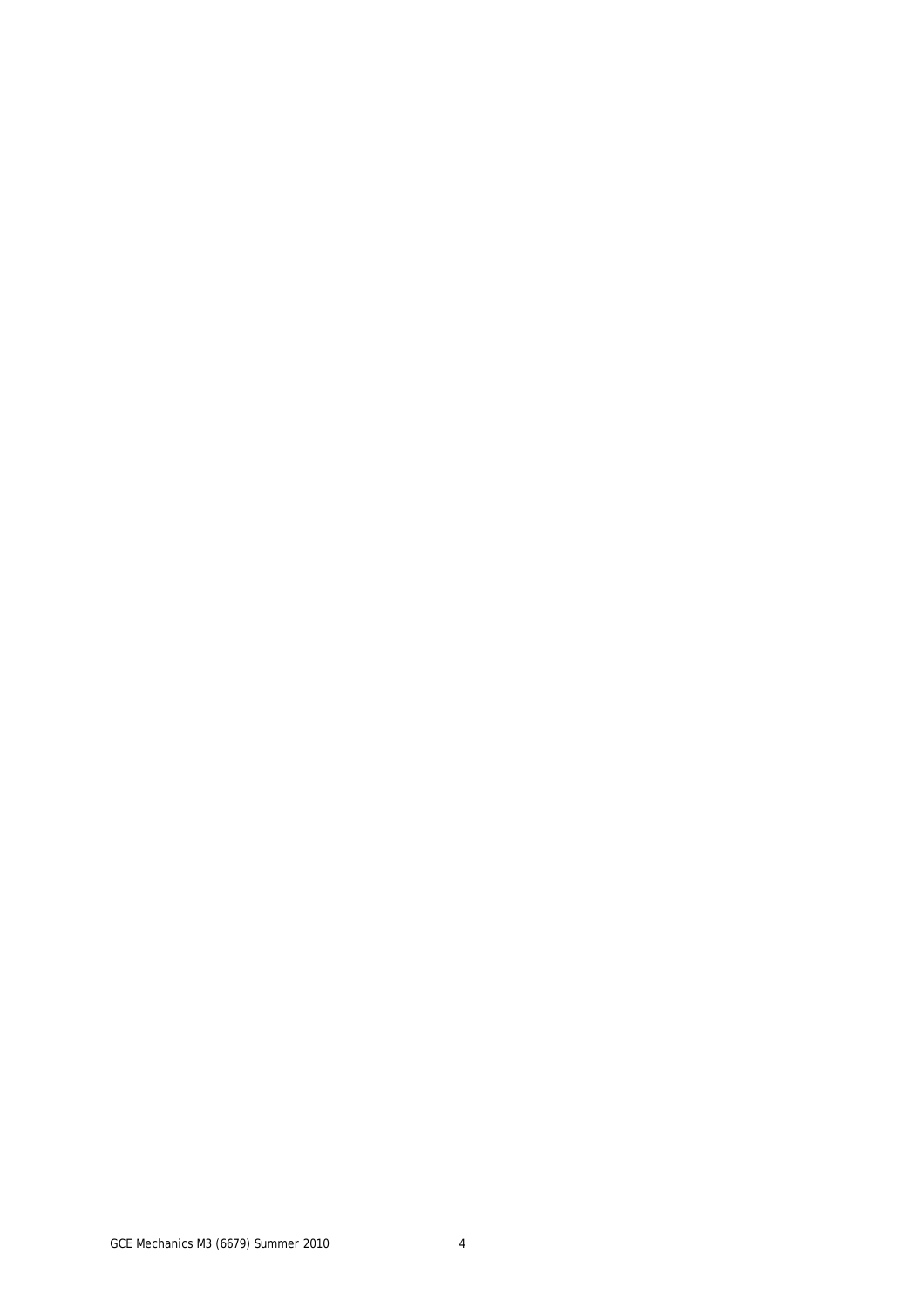## **Grade Boundary Statistics**

|  |  | The table below give the lowest raw marks for the award of the stated uniform marks (UMS). |
|--|--|--------------------------------------------------------------------------------------------|
|--|--|--------------------------------------------------------------------------------------------|

| Module         |                                   | Grade            | $A^*$ | A  | B  | $\mathsf C$ | D  | E  |
|----------------|-----------------------------------|------------------|-------|----|----|-------------|----|----|
|                |                                   | Uniform<br>marks | 90    | 80 | 70 | 60          | 50 | 40 |
| AS             | 6663 Core Mathematics C1          |                  |       | 59 | 52 | 45          | 38 | 31 |
| AS             | 6664 Core Mathematics C2          |                  |       | 62 | 54 | 46          | 38 | 30 |
| AS             | 6667 Further Pure Mathematics FP1 |                  |       | 62 | 55 | 48          | 41 | 34 |
| AS             | 6677 Mechanics M1                 |                  |       | 61 | 53 | 45          | 37 | 29 |
| AS             | 6683 Statistics S1                |                  |       | 55 | 48 | 41          | 35 | 29 |
| AS             | 6689 Decision Maths D1            |                  |       | 61 | 55 | 49          | 43 | 38 |
| A2             | 6665 Core Mathematics C3          |                  | 68    | 62 | 55 | 48          | 41 | 34 |
| A2             | 6666 Core Mathematics C4          |                  | 67    | 60 | 52 | 44          | 37 | 30 |
| A2             | 6668 Further Pure Mathematics FP2 |                  | 67    | 60 | 53 | 46          | 39 | 33 |
| A2             | 6669 Further Pure Mathematics FP3 |                  | 68    | 62 | 55 | 48          | 41 | 34 |
| A2             | 6678 Mechanics M2                 |                  | 68    | 61 | 54 | 47          | 40 | 34 |
| A2             | 6679 Mechanics M3                 |                  | 69    | 63 | 56 | 50          | 44 | 38 |
| A2             | 6680 Mechanics M4                 |                  | 67    | 60 | 52 | 44          | 36 | 29 |
| A2             | 6681 Mechanics M5                 |                  | 60    | 52 | 44 | 37          | 30 | 23 |
| A2             | 6684 Statistics S2                |                  | 68    | 62 | 54 | 46          | 38 | 31 |
| A2             | 6691 Statistics S3                |                  | 68    | 62 | 53 | 44          | 36 | 28 |
| A <sub>2</sub> | 6686 Statistics S4                |                  | 68    | 62 | 54 | 46          | 38 | 30 |
| A2             | 6690 Decision Maths D2            |                  | 68    | 61 | 52 | 44          | 36 | 28 |

## **Grade A\***

Grade A\* is awarded at A level, but not AS to candidates cashing in from this Summer.

- For candidates cashing in for GCE Mathematics (9371), grade A\* will be awarded to candidates who obtain an A grade overall (480 UMS or more) *and* 180 UMS or more on the total of their C3 (6665) and C4 (6666) units.
- For candidates cashing in for GCE Further Mathematics (9372), grade A\* will be awarded to candidates who obtain an A grade overall (480 UMS or more) *and* 270 UMS or more on the total of their best three A2 units.
- For candidates cashing in for GCE Pure Mathematics (9373), grade A\* will be awarded to candidates who obtain an A grade overall (480 UMS or more) *and* 270 UMS or more on the total of their A2 units.
- For candidates cashing in for GCE Further Mathematics (Additional) (9374), grade A\* will be awarded to candidates who obtain an A grade overall (480 UMS or more) *and* 270 UMS or more on the total of their best three A2 units.